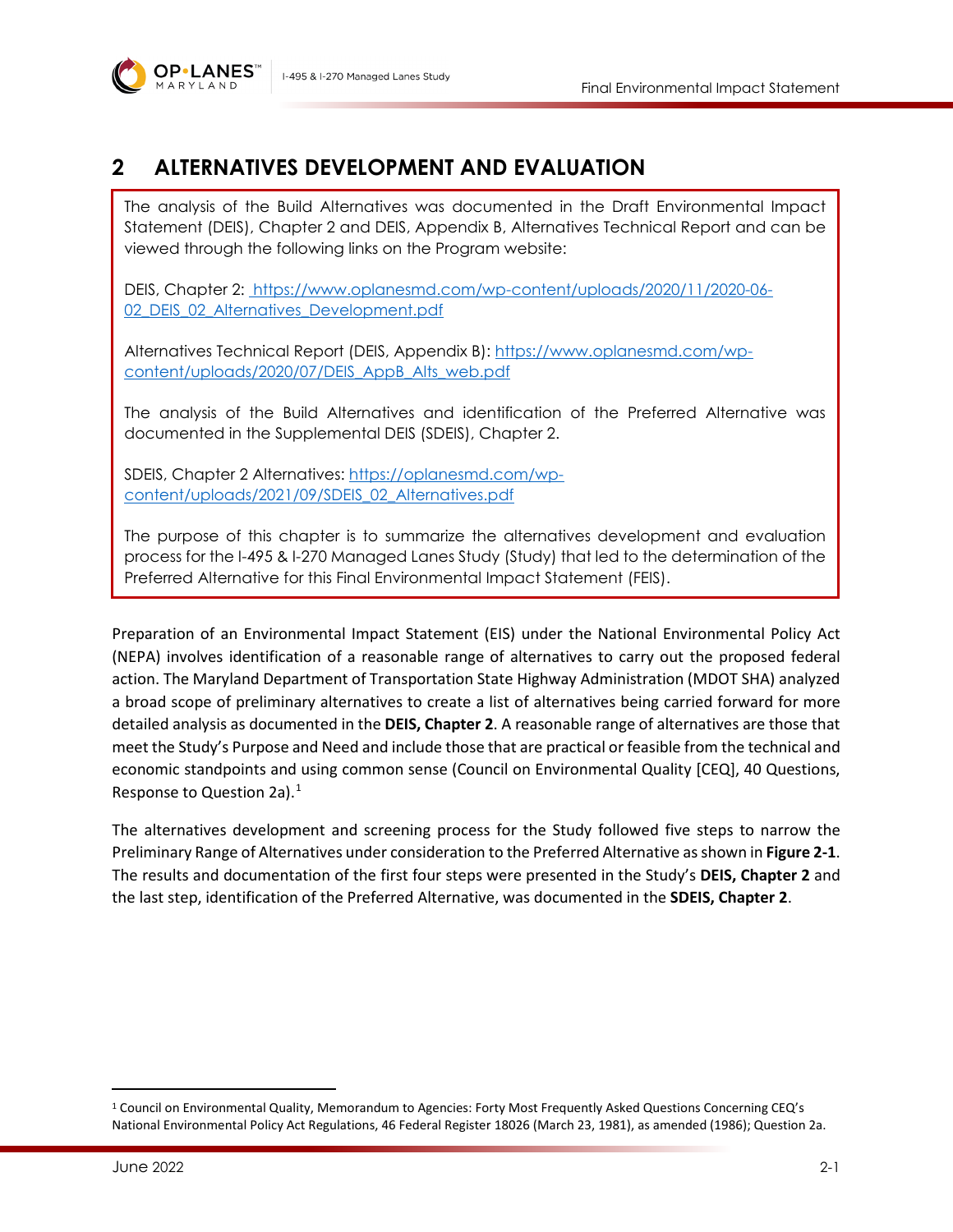

<span id="page-1-0"></span>

**Figure 2-1: Alternatives Screening Process**

### **2.1 Preliminary Alternatives**

Fifteen Preliminary Alternatives were identified from previous studies and planning documents, and input from the public, and federal, state, and local agencies during the NEPA scoping process. The Preliminary Alternatives included the No Build Alternative as well as alternatives that included elements such as Transportation Systems Management (TSM)<sup>[2](#page-1-1)</sup>/ Transportation Demand Management (TDM),<sup>[3](#page-1-2)</sup> additional general purpose lanes, High-Occupancy Vehicle (HOV) lanes, priced managed lanes, collector-distributor lanes, contraflow lanes, reversible lanes, and transit. Stand-alone transit alternatives considered three transit modes: heavy rail, light rail, and bus. Additionally, options were identified for alternatives that could be applied to either I-495 or I-270 as well as different transit modes. Some of the alternatives included lettered options which reflect whether the options were exclusively applicable to I-495 or I-270 or were related to a specific transit mode. The Preliminary Alternatives were:

- Alternative 1: No Build
- Alternative 2: Transportation Systems Management/Transportation Demand Management (TSM/TDM)
- Alternative 3: Add one general purpose lane in each direction on I-495 and I-270
- Alternative 4: Add one HOV lane in each direction on I-495 and retain existing HOV lane in each direction on I-270
- Alternative 5: Add one priced managed lane in each direction on I-495 and convert one existing HOV lane in each direction to a priced managed lane on I-270
- Alternative 6: Add two general purpose lanes in each direction on I-495 and I-270
- Alternative 7: Add two HOV lanes in each direction on I-495 and retain one existing HOV lane and add one HOV lane in each direction on I-270

<span id="page-1-1"></span><sup>&</sup>lt;sup>2</sup> TSM are actions that improve the operation and coordination of transportation services and facilities.

<span id="page-1-2"></span><sup>&</sup>lt;sup>3</sup> TDM is a variety of strategies, techniques, or incentives aimed at providing the most efficient and effective use of existing transportation services and facilities (e.g., rideshare and telecommuting promotion, managed lanes, preferential parking, road pricing, etc.)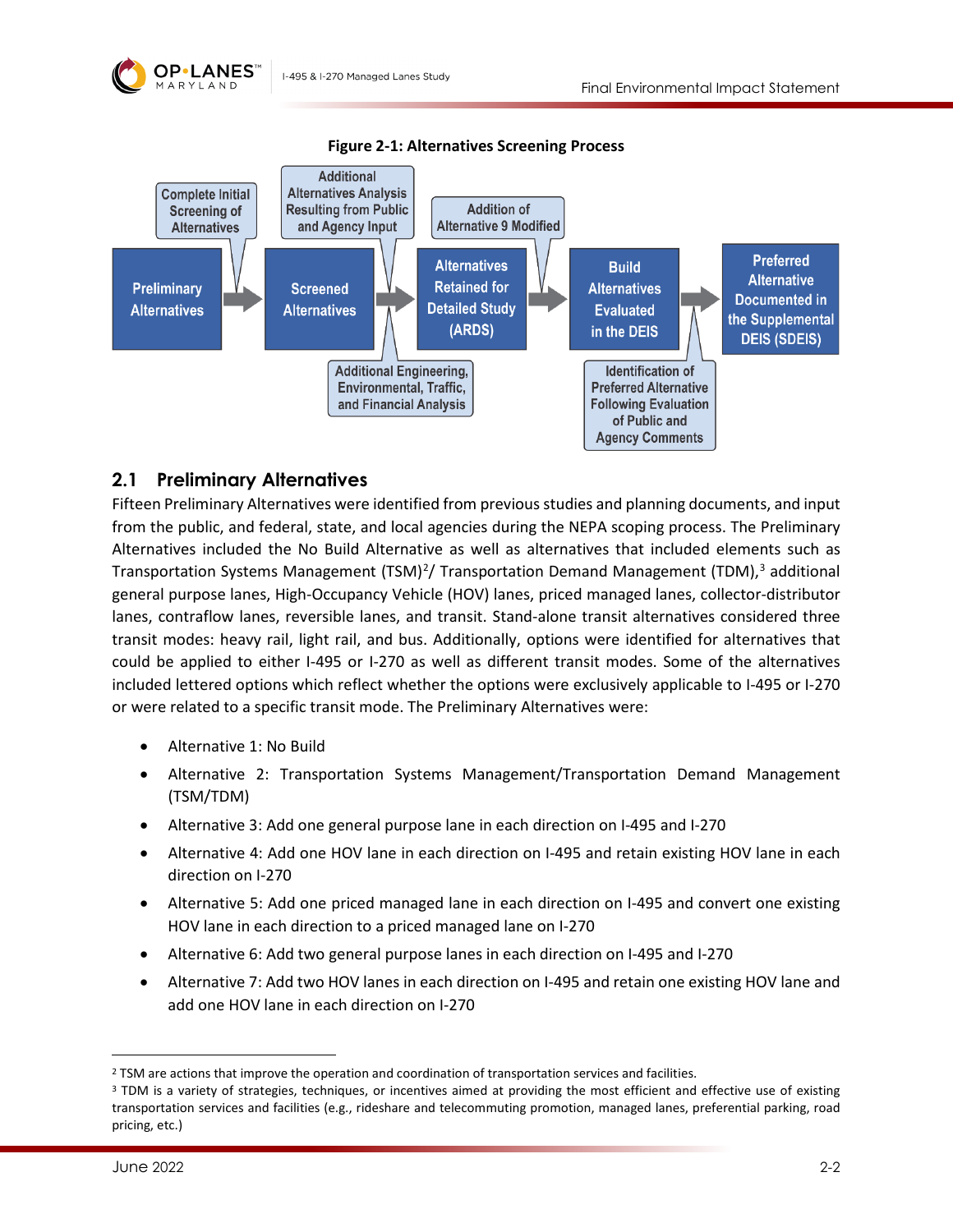

- Alternative 8: Add two priced managed lanes in each direction on I-495 and add one priced managed lane in each direction and retain one existing HOV lane in each direction on I-270
- Alternative 9: Add two priced managed lanes in each direction on I-495 and convert one existing HOV lane to a priced managed lane and add one priced managed lane in each direction on I-270
- Alternative 10: Add two priced managed lanes in each direction on I-495 and on I-270 and retain one existing HOV lane in each direction on I-270 only
- Alternative 11: Physically separate traffic using collector-distributor lanes, adding two general purpose lanes in each direction on I-495
- Alternative 12A: Convert existing general purpose lane on I-495 to contraflow lane during peak periods
- Alternative 12B: Convert existing HOV lane on I-270 to contraflow lane during peak periods
- Alternative 13A: Add two priced managed reversible lanes on I-495
- Alternative 13B: Convert existing HOV lanes to two priced managed reversible lanes on I-270
- Alternative 13C: Add two priced managed reversible lanes and retain one existing HOV lane in each direction on I-270
- Alternative 1[4](#page-2-0)A: Heavy Rail<sup>4</sup> transit
- Alternative 14B: Light Rail<sup>[5](#page-2-1)</sup> transit
- Alternative 14C: Fixed guideway Bus Rapid Transit  $(BRT)^6$  $(BRT)^6$  off alignment of existing roadway
- Alternative 15: Add one dedicated bus lane on I-495 and I-270

Modifications to the Preliminary Alternatives were made in response to public and agency input received during and after the Alternatives Public Workshops held in July 2018. In response to public and agency comments to retain alternatives that maintained opportunities for HOV benefits on I-270, MDOT SHA further defined the term priced managed lanes as either High-Occupancy Toll (HOT) lanes or Express Toll Lanes (ETLs), and the descriptions of certain alternatives were modified accordingly. For alternatives that would retain the existing HOV lanes on I-270, the added priced managed lanes were defined as ETL, where all vehicles in the ETL would be tolled. For alternatives that would involve the conversion of the existing HOV lanes on I-270, the priced managed lanes were defined as HOT lanes. For purposes of the alternatives evaluated in this Study, the existing HOV 2+ lanes on I-270 would be converted to HOT lanes, which includes the following operational structure:

<span id="page-2-0"></span><sup>4</sup> Heavy Rail is a mode of transit service (also called metro, subway, rapid transit, or rapid rail) operating on an electric railway with the capacity for a heavy volume of traffic. It is characterized by high speed and rapid acceleration passenger rail cars operating singly or in multi-car trains on fixed rails.<br><sup>5</sup> Light Rail is a mode of transit service (also called streetcar, tramway, or trolley) operating passenger rail cars singly (or in short

<span id="page-2-1"></span>trains) on fixed rails. Light rail vehicles are typically driven electrically with power being drawn from an overhead electric line via a trolley or a pantograph and driven by an operator on board the vehicle.

<span id="page-2-2"></span> $6$  Bus Rapid Transit is a high-quality bus-based transit system that delivers fast and efficient service that may include dedicated lanes, busways, traffic signal priority, off-board fare collection, elevated platforms, and enhanced stations.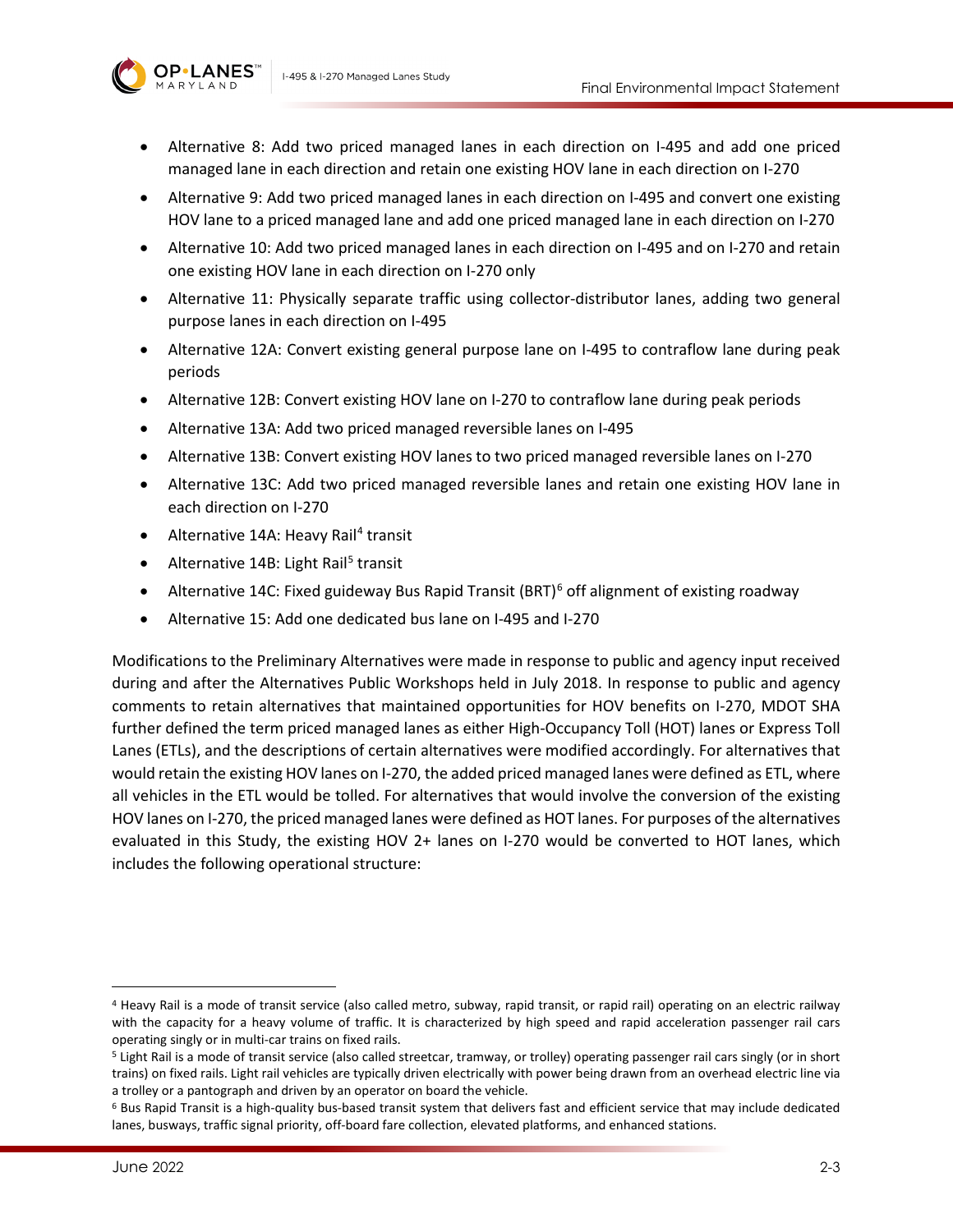

- 1. Qualifying or eligible HOVs may use the managed lanes for free under Title 23 USC 166 authority. Vehicles with three or more occupants (HOV 3+) would be eligible for the HOV status.
- 2. All other lower-occupancy vehicles (two-occupant and single occupant vehicles [SOV]) would be tolled at the full toll rate.

## <span id="page-3-1"></span>**2.2 Screening Criteria**

The Screening of the Preliminary Alternatives was completed by applying screening criteria related to the Study's Purpose and Need to each alternative. This process involved application of 15 metrics using a "high, medium, low" or "yes and no" approach. The evaluation of the Screened Alternatives assessed each alternative under the six major elements related to the Study's Purpose and Need:

- Engineering considerations:
	- o Accommodates existing traffic and long-term traffic growth
	- o Improves trip reliability
	- o Provides additional roadway travel choice
	- o Provides ease of use for travelers
- Accommodates homeland security
- Improves the movement of goods and services
- Enhances multimodal mobility and connectivity
- Financial viability
- Environmental considerations

The screening criteria used to determine the Alternatives Retained for Detailed Study (ARDS) were the same used for the initial screening of the Preliminary Alternatives but were refined by additional data to further differentiate between an alternative's ability to meet the Study's Purpose and Need. A detailed summary of the screening criteria and process was presented in the **DEIS, Chapter 2** and **DEIS, Appendix B**, *Alternatives Technical Report*.

The initial screening of the Preliminary Alternatives also considered initiatives and projects outlined in the *Visualize2045* Plan, the latest financially Constrained Long-Range Plan (CLRP) that was approved by the National Capital Region Transportation Planning Board on October 17, 2018. (An update to this plan is currently underway and is anticipated to be finalized for approval in 2022<sup>[7](#page-3-0)</sup>.) The Visualize2045 Plan identified Seven Aspirational Initiatives for a Better Future. One of the seven initiatives is "Expand Express Highway Network," which includes congestion-free toll roads, building on an emerging toll road network, and new opportunities for transit and express buses to travel in the toll lanes. For more information on this initiative refer to:

<http://mwcog.maps.arcgis.com/apps/Cascade/index.html?appid=debc2550777b4cc2bae2364c7712a151>

<span id="page-3-0"></span><sup>7</sup> The proposed 2022 update to *Visualize2045* includes the addition of Maryland's construction of the American Legion Bridge I-270 to I-70 Relief Plan - Phase 1 South, starting in the vicinity of the George Washington Memorial Parkway in Virginia, including the American Legion Bridge, and provides two HOT lanes in each direction from I-495 to I-270 and then along I-270 from I-495 to I-370.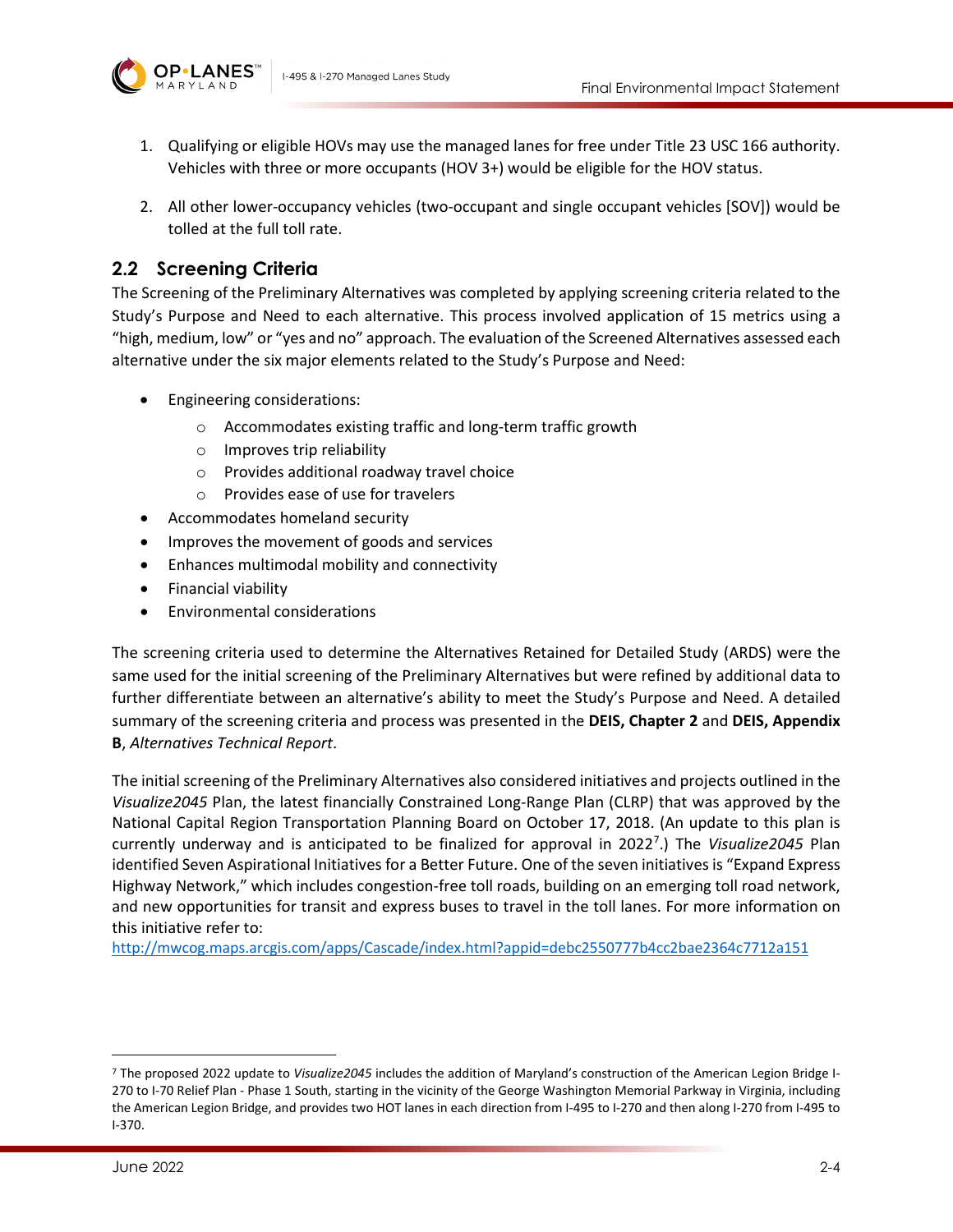

Three specific, financially constrained projects in the approved 2018 *Visualize2045* Plan that relate to this Study are:

- CLRP-constrained element ID-1182: I-95/I-495 component of Traffic Relief Plan to include two managed lanes in each direction, between the Baltimore Washington Parkway and the Virginia State Line/Potomac River at the Woodrow Wilson Bridge.
- CLRP-constrained element ID-3281: I-95/I-495 component of Traffic Relief Plan to include two managed lanes in each direction, between the Baltimore Washington Parkway and the Virginia State Line/Potomac River at the American Legion Bridge.
- CLRP-constrained element ID-1186: I-270 component of Traffic Relief Plan, to include two managed lanes in each direction, between I-495 and I-70/US 40.

For more information about these three projects, refer to *Appendix B – Summary of Projects in the Financially Constrained Element*: [https://www.mwcog.org/documents/2018/10/17/visualize-2045-a](https://www.mwcog.org/documents/2018/10/17/visualize-2045-a-long-range-transportation-plan-for-the-national-capital-region-featured-publications-tpb-visualize-2045/)[long-range-transportation-plan-for-the-national-capital-region-featured-publications-tpb-visualize-](https://www.mwcog.org/documents/2018/10/17/visualize-2045-a-long-range-transportation-plan-for-the-national-capital-region-featured-publications-tpb-visualize-2045/)[2045/.](https://www.mwcog.org/documents/2018/10/17/visualize-2045-a-long-range-transportation-plan-for-the-national-capital-region-featured-publications-tpb-visualize-2045/)

This Study considered whether an alternative was consistent with the *Visualize2045* Plan in the initial screening process, but no alternative was dismissed for this reason alone.

### **2.3 Screened Alternatives**

The Preliminary Alternatives were evaluated by applying the screening criteria established from the Study's Purpose and Need (as described in **Section [2.2](#page-3-1)** of this Chapter), using a general, qualitative assessment of readily available information. An alternative was dropped from further consideration only if the available information demonstrated it clearly did not meet the Study's Purpose and Need. Screened Alternatives were identified as those that met the screening criteria or required additional analysis to determine their ability to meet the Purpose and Need.

As a result of the initial screening, seven alternatives were recommended to be advanced for further detailed analysis and 13 alternatives were dropped from further consideration. Alternatives 1, 5, 8, 9, 10, 13B, and 13C were recommended for further analysis and environmental evaluation as the Screened Alternatives:

- Alternative 1: No Build Though this alternative does not meet the Study's Purpose and Need, consistent with NEPA requirements, it was carried forward for further evaluation to serve as a base case for comparing the other alternatives
- Alternative 5: Add one HOT lane in each direction on I-495 and convert one existing HOV lane in each direction to a HOT lane on I-270
- Alternative 8: Add two ETLs in each direction on I-495 and add one ETL in each direction and retain one existing HOV lane in each direction on I-270
- Alternative 9: Add two HOT lanes in each direction on I-495 and convert one existing HOV lane to a HOT lane and add one HOT lane in each direction on I-270
- Alternative 10: Add two ETLs in each direction on I-495 and on I-270 and retain one existing HOV lane in each direction on I-270 only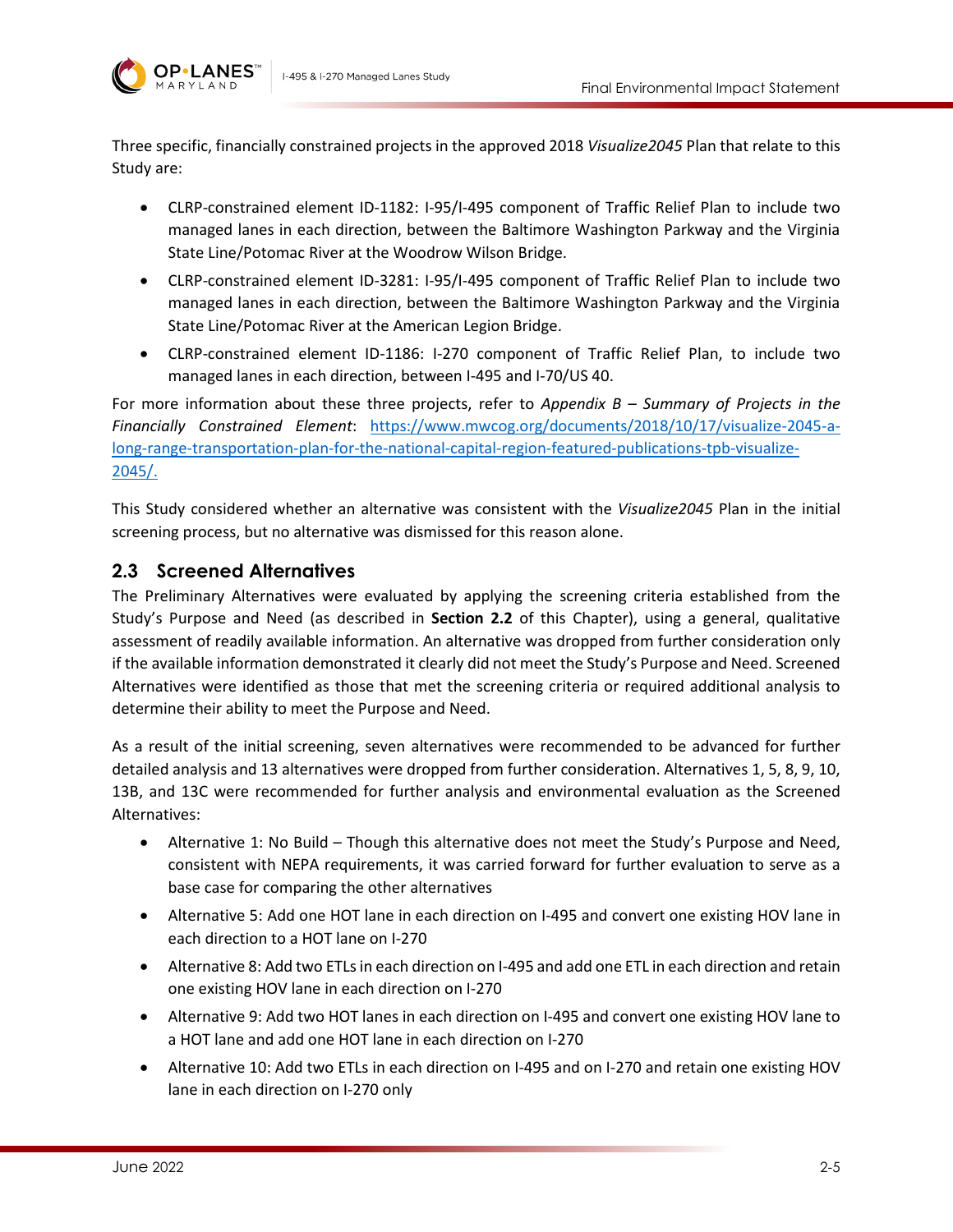- Alternative 13B: Add two HOT lanes in each direction on I-495 and convert existing HOV lanes to two reversible HOT lanes on I-270
- Alternative 13C: Add two ETLs in each direction on I-495 and add two reversible ETLs and retain one existing HOV lane in each direction on I-270

Screened Alternatives 8, 10, and 13C would retain the existing HOV lanes on I-270 and Screened Alternatives 5, 9, and 13B would involve the conversion of the existing HOV lanes on I-270 to HOT lanes. Alternatives 2, 3, 4, 6, 7, 11, 12A, 12B, 13A, 14A, 14B, 14C, and 15 were dropped from further consideration during the initial alternatives screening because they did not meet the screening criteria established by the Study's Purpose and Need. Additional information about the screening of these alternatives was documented in the **DEIS, Chapter 2** and **DEIS, Appendix B**, *Alternatives Technical Report*.

#### **2.4 Alternatives Retained and Evaluated in DEIS**

In February 2019, the Screened Alternatives were presented to the public through the Study website via written documentation and a video. Additional engineering, traffic, financial, and environmental analyses were completed, and used to determine the reasonableness of the Screened Alternatives to be carried forward as the ARDS. The Recommended ARDS included all seven Screened Alternatives. They were presented at eight Spring 2019 Public Workshops and were then further analyzed.

At that point, the FHWA and MDOT SHA determined that Alternative 5 was not a reasonable alternative because of its deficiencies in addressing existing traffic and long-term traffic growth and trip reliability, as well as concerns with the alternative's financial viability. Consequently, it was determined that Alternative 5 did not meet the Study's Purpose and Need and would not be retained as one of the ARDS. Alternative 5 was included in the comparison of impacts in **DEIS, Chapter 3** and **DEIS, Chapter 4** but was not retained as one of the ARDS or Build Alternatives.

Following the Spring 2019 Public Workshops and agency meetings, several Cooperating and Participating Agencies requested that MDOT SHA evaluate an alternative that would provide an alternate route for travelers to use MD 200 (Intercounty Connector) instead of the top side of I-495 between I-270 and I-95 to avoid or reduce impacts to significant, regulated resources and residential relocations. This new alternative, the MD 200 Diversion Alternative, was developed and analyzed with input from the agencies. After evaluation, it was determined that the MD 200 Diversion Alternative would not address the Study's Purpose and Need of accommodating long-term traffic growth, enhancing trip reliability, or improving the movement of goods and services. A summary of the MD 200 Diversion Alternative analysis was included in the **DEIS, Chapter 2** and **DEIS, Appendix B**, *Alternatives Technical Report*.

Following the Cooperating Agencies' concurrence<sup>[8](#page-5-0)</sup> on the ARDS, MDOT SHA and FHWA evaluated an additional alternative, called Alternative 9 Modified (Alternative 9M), in response to public and agency input. Alternative 9M consisted of a blend of Alternatives 5 and 9 with the primary difference on the top side of I-495 between I-270 and I-95 being the addition of one managed lane per direction instead of two managed lanes. Alternative 9M was evaluated and determined to be a reasonable alternative, and thus was included as a Build Alternative in the DEIS.

<span id="page-5-0"></span><sup>8</sup> NCPC abstained from concurring on the ARDS; M-NCPPC did not concur on the ARDS.